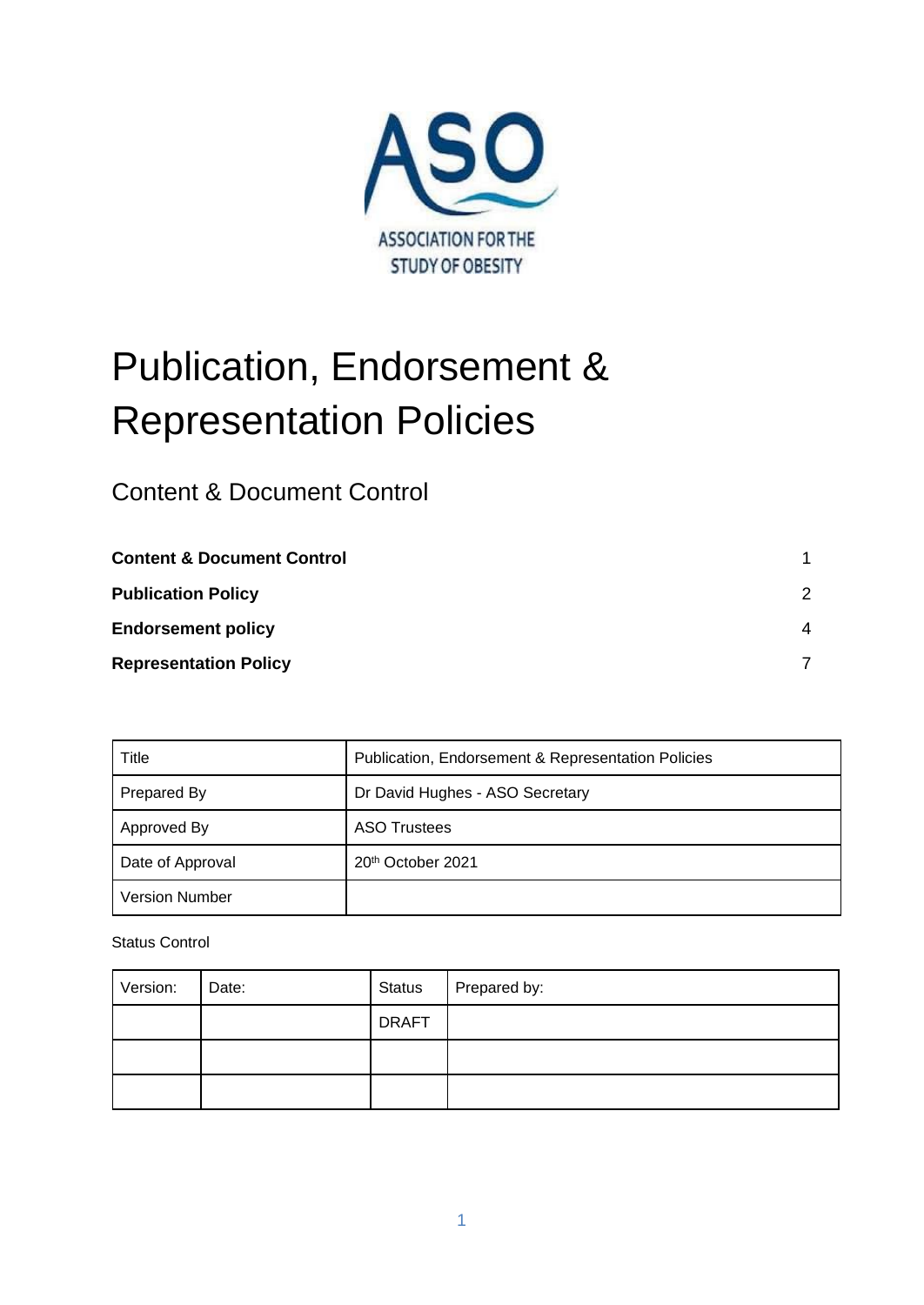# <span id="page-1-0"></span>Publication Policy

# **Purpose**

One of the responsibilities of an ASO trustee or committee member is to support the activities of ASO by using social media and/or other communication channels to promote relevant ASO materials.

This document sets out ASO's policy regarding its publications and, also, external associated organisations promoting ASO publications on their websites.

# **ASO Publications:**

- Must adhere to brand guidelines.
- Must always include ASO logo and logos of current sponsors, updated to add when new sponsors are secured or remove when sponsors cease to support ASO.
- A list of contributors must be included in the publication.
- A copywrite notice must be included in the publication (please email asooffice@aso.org.uk for more information on the copyright notice).
- The publication must link to the ASO website.
- A Statement of Intellectual Property must be included in the publication.
- All advice in publications must include the following statement, "ASO does not provide individual advice to patients".
- There should be no promotion of specific products or services included in the publication.

# **For external associated organisations promoting ASO publications on their website:**

● All material published in the name of ASO must carry the current approved logo.

· To protect the credibility and integrity of ASO, all publications must be approved by ASO before publication.

· It must be stated that all publications are the copyright of ASO and include an acknowledgement to ASO. It should be clear that the ASO materials are produced by and are the intellectual property of ASO and not produced by or the property of the third-party organisation.

A link to the ASO website must be included in the publication.

Any ASO resources should be separate from resources produced by the external associated organisation.

● It is the responsibility of the third party to ensure there are appropriate mechanisms in place to update the web page to ensure that the right version is available should ASO update any of its publications.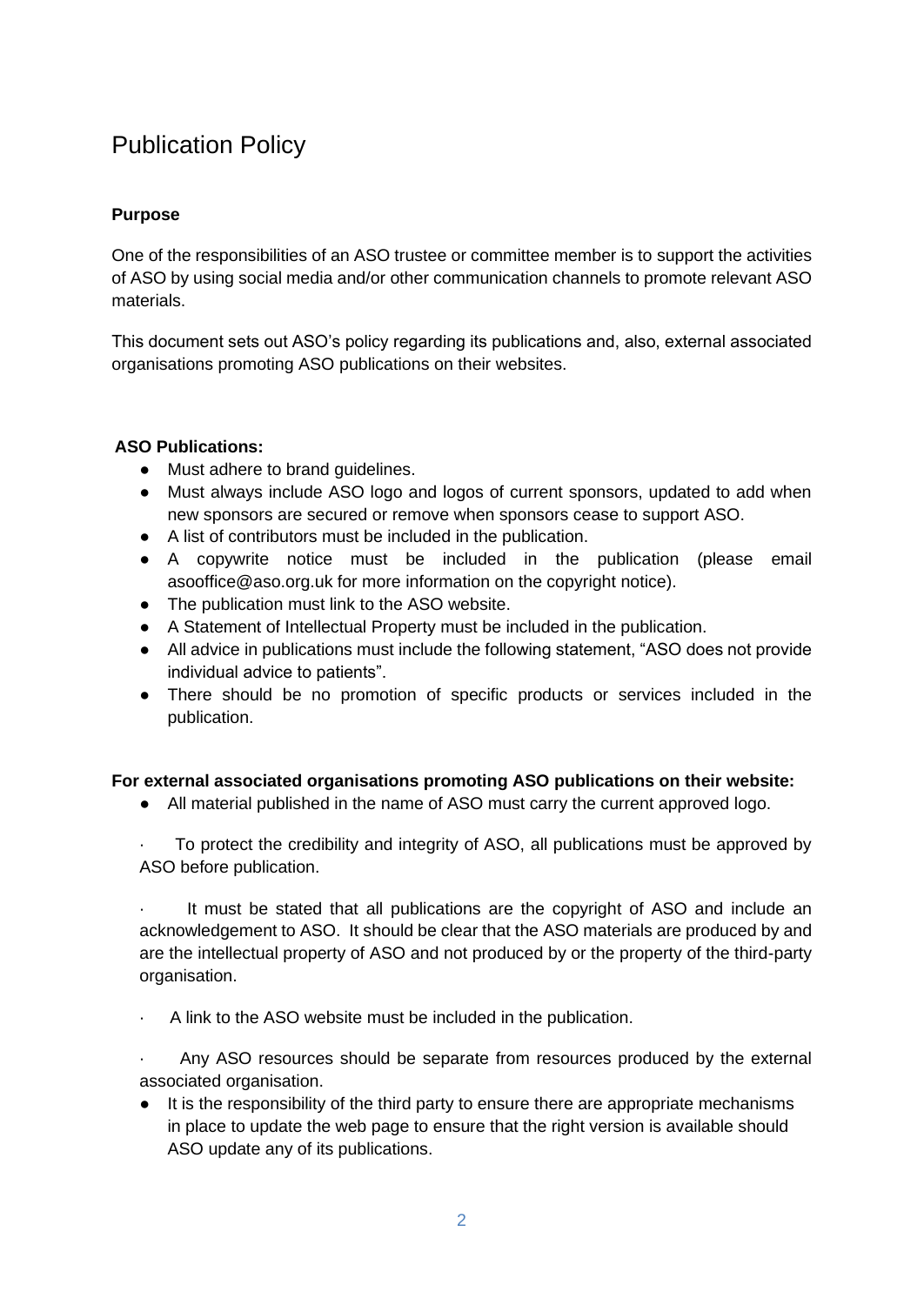#### **Process**

For any organisation wishing to promote or provide links to ASO reports/article on their websites, agreement must be first sought by emailing the ASO operations team at asooffice@aso.org.uk. Once agreement has been sought, the member organisation must ensure that they adhere to this Publication Policy throughout the time that the publication is linked to their website.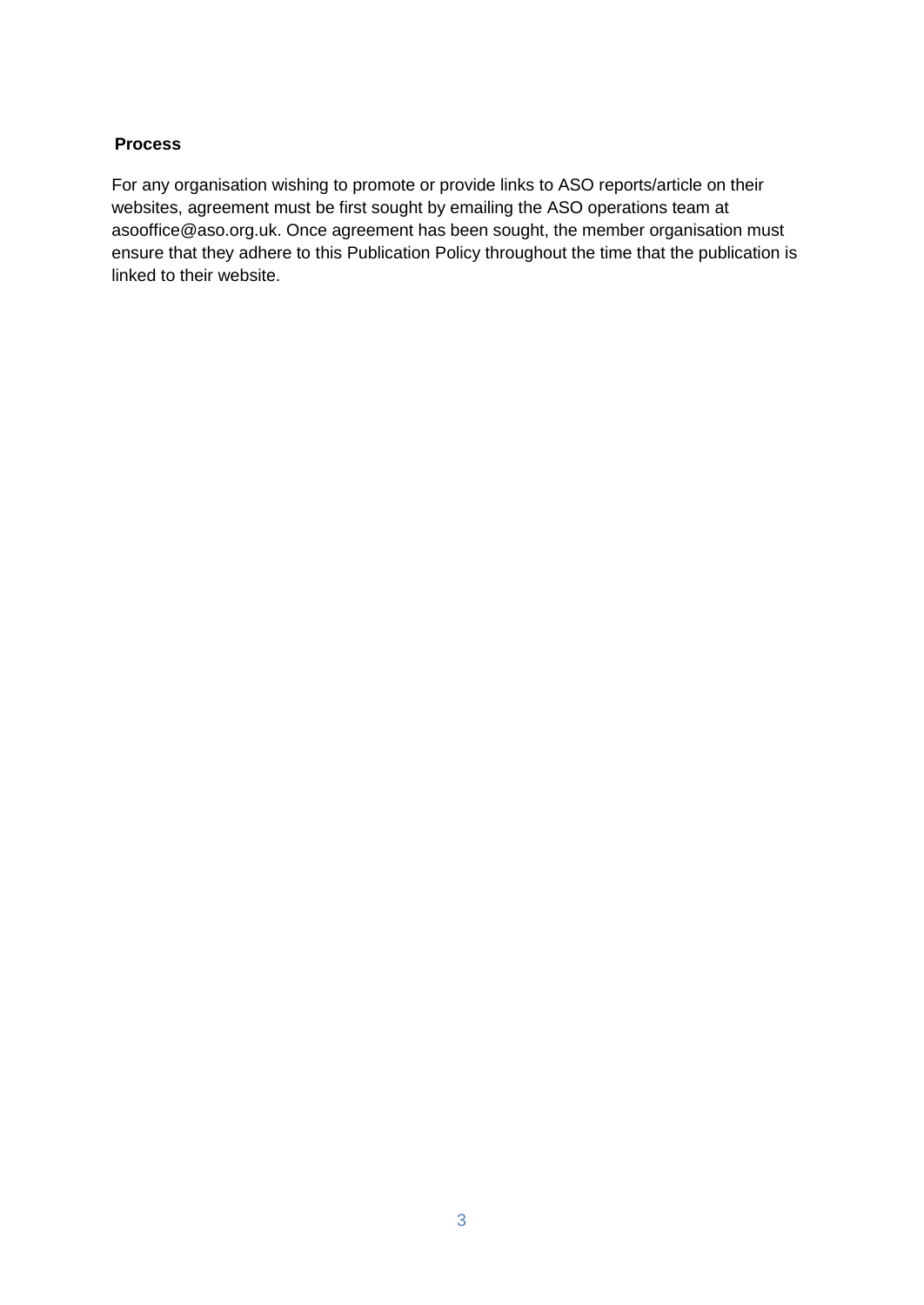# <span id="page-3-0"></span>Endorsement policy

# **Purpose**

This policy is intended firstly to help guide decision-making about endorsements within ASO and to help ASO come to a logical, thought-out conclusion about whether to endorse a particular initiative based on a set of criteria.

Secondly it is intended to provide guidance to those seeking endorsement from ASO in terms of what ASO requires.

There may be exceptions not covered by this policy.

# **Scope**

The policy deals with requests from both not-for-profit organisations and commercial companies.

ASO is often asked to endorse programmes, guidelines, statements, or other documents developed and produced by third parties and members.

Among the initiatives ASO might be asked to endorse are:

- Conferences and other meetings
- Guidelines
- Books or other printed resources and publications
- Web-based materials
- Other Educational programmes

ASO does **not** support or endorse individual drugs/pharmaceutical products or commercial devices or services. From time to time, if issues of practice related to the work of obesity specialists arise which are related to specific products, then a position statement may be produced but this will be a formal document produced and reviewed by the ASO, independent of input from the manufacturer. Any position statements produced, however, will not endorse or support the use of an individual drug or commercial product/service.

ASO does not, in general, consider requests to endorse other commercial products or legal services. If there is a particular situation where ASO has been a collaborator or it is particularly innovative and addresses a need that has already been identified, the specific situation will be referred to the ASO Chair.

#### **Definition of endorsement**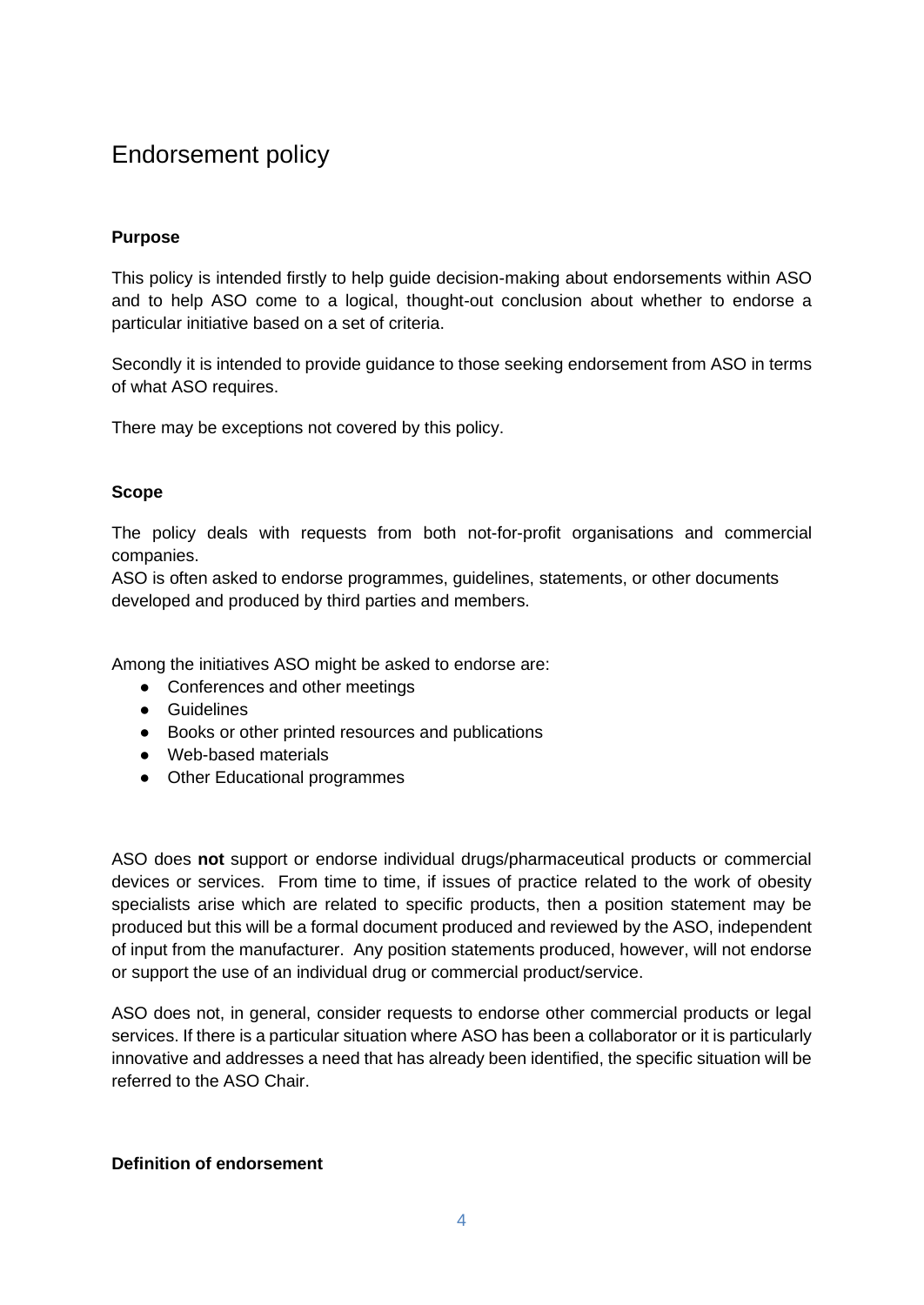In this document, endorsement is understood to mean overall support for an initiative, project, or product, based on a thorough review, where ASO has been involved in its development. In the case of programmes or educational resources, ASO endorsement implies that the ASO agrees with the information being communicated.

# **Criteria for ASO endorsement**

The criteria ASO uses to process requests for endorsement or support are as follows:

- The initiative must be relevant to ASO's aims and objectives.
- ASO should be able to verify the credibility of the organisation seeking endorsement and the organisation should provide relevant information as requested.
	- The document produced should be up-to-date, relevant, and evidence based.
	- ASO must be willing to express a positive view about the document.
- ASO will only consider requests for endorsement where one or more ASO representatives have been involved with the initiative from the outset and contributed to its development. Any exceptions to this must be agreed by ASO.
- There must be demonstrable benefit to the endorsing of an initiative. This may be a demonstrable benefit towards helping to achieve the ASO charitable objectives and/or to the ASO as an organisation (e.g. profile, reputation, income potential).
- ASO, in general, will only consider requests to endorse specific initiatives, not entire organisations.
- If appropriate, the organisation should be able to provide information about marketing and sponsorship of both the initiative and their organisation.
- The request for endorsement should define what is expected from ASO and what ASO can expect from the organisation in return. This may include, for example, publicity for the ASO.
- In the case of long-term endorsements (more than one year), ASO will require periodic review of the materials/project, at an interval agreeable to both organisations.
- If the endorsement is for a publication, ASO should see and approve the final artwork, and this should be repeated if there is any agreement to any further print-runs or subsequent editions.
- If the endorsement is for a conference or event, ASO should have prior sight of the programme and speaker information before the event in order to endorse.
- ASO will not endorse or promote individual products or services.
- ASO will not accept any funds or enter into any agreement from/with the health and dietary industry or a subsidiary linked to products that are associated with weight gain.

# **Collaborations**

ASO often works in collaboration with other groups, societies, or organisations. In these cases, ASO should reach agreement on conditions and endorsement at the start of each project.

#### **Endorsement approval**

Endorsement approval for third parties will allow the use of the ASO logo and the words "Endorsed by". Endorsement approval through collaboration (involvement) in the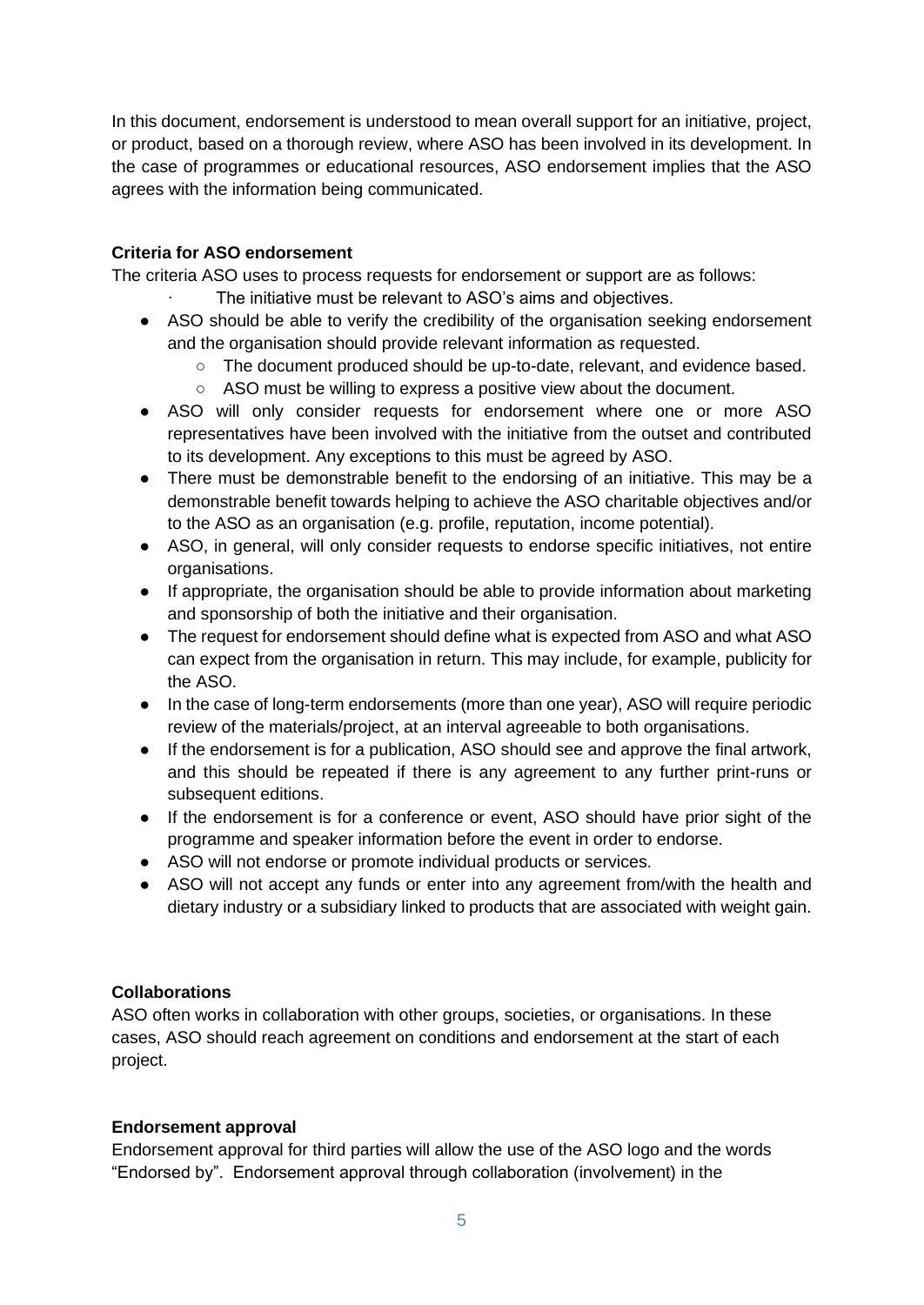development of relevant documents will allow the use of the ASO logo and the words "In collaboration with" if preferred. ASO will provide a high-resolution version of the logo for inclusion for these purposes.

ASO must maintain impartiality in its interactions with industry members and therefore it should be assumed that all applications will be discussed with other Council members.

#### **Process**

Parties interested in securing ASO endorsement should contact the ASO operations team via asooffice@aso.org.uk with information on the proposed initiative. The operations team will acknowledge the enquiry and forward it to ASO Chair.

Applications will be reviewed by the Chair and the Board of Trustees. Unanimous or majority decisions will be made (excluding anyone conflicted). The operations team or the ASO Chair will email a decision within 14 days of application receipt.

In the case of a positive decision, the operations team or ASO chair will discuss how ASO can support the initiative more broadly and make any necessary arrangements involving use of the ASO name and logo. The ASO chair will then instruct the operations team to ensure a written agreement is put in place setting out the terms of ASO's involvement including ownership of copyright/intellectual property, approval process/timescales and fees payable. This applies most specifically to requests from commercial companies.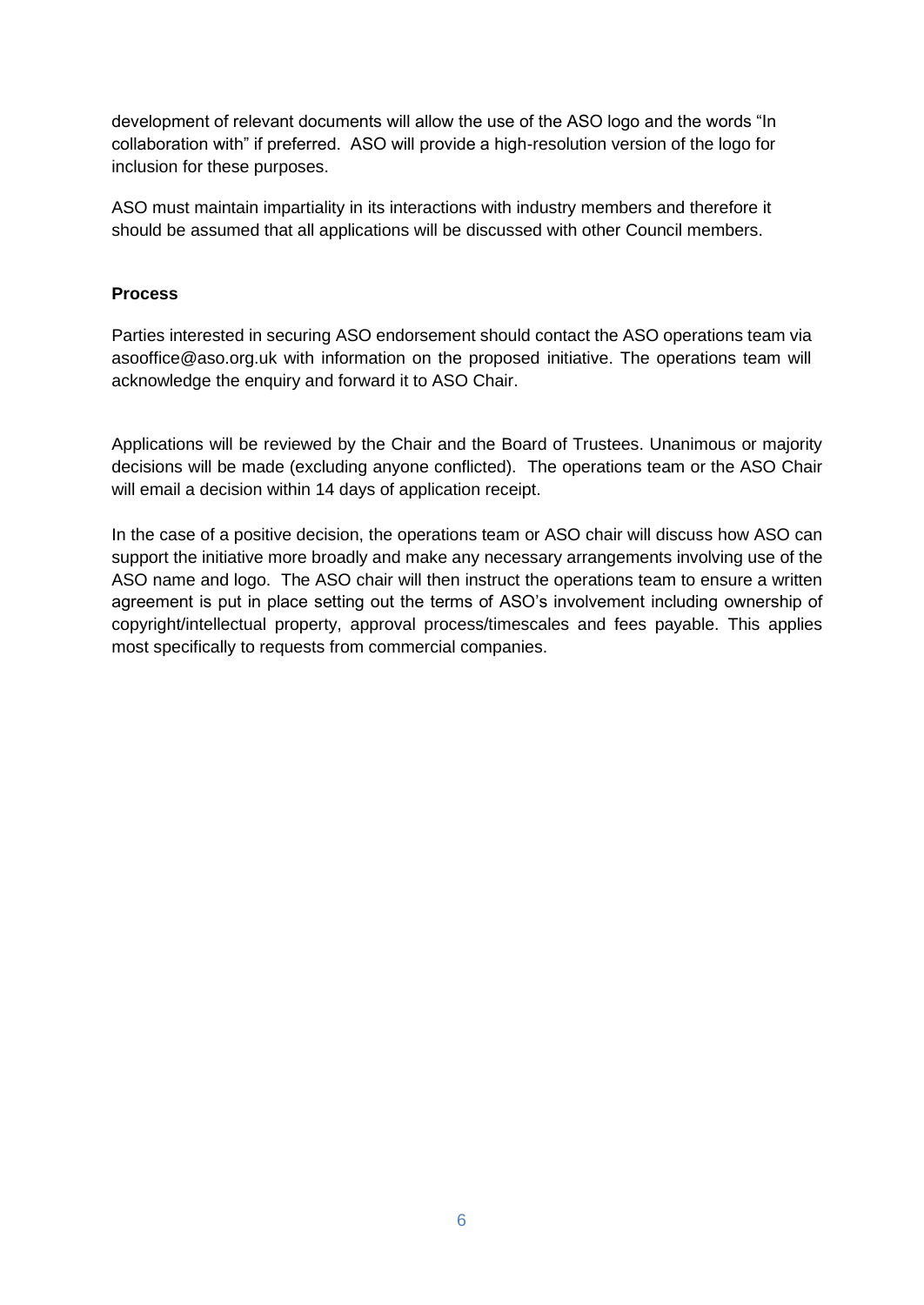# <span id="page-6-0"></span>Representation Policy

# **Background**

ASO is regularly invited to put forward individuals to represent it on committees, working parties, projects and other groups. ASO can also be asked to nominate individuals to sit on Committees, working parties, projects and other groups in an individual capacity. In addition, individual ASO members, in particular trustees, are often approached directly to sit on such groups.

Each of these situations can provide opportunities to ASO in terms of increasing its profile and extending its influence. Similarly, they can offer opportunities to individuals in terms of their profile, reputation and career development. However, there are also risks involved in individuals representing ASO with other organisations.

This document clarifies the policy and expectations of ASO in each of these situations.

# **Approaches Made to ASO**

# **Prioritisation**

The Chair of ASO Board of Directors will discuss the invitation for ASO representation and decide its level of priority in accordance with ASO objectives. Where the priority is high, every effort will be made to identify a representative. For lower priority, ASO will only accept the invitation if it can readily find a representative.

#### **Selection**

Individuals invited by the ASO to represent on any group or body are acting formally on behalf of ASO. They are selected by the ASO and can be replaced / substituted by the ASO at any time.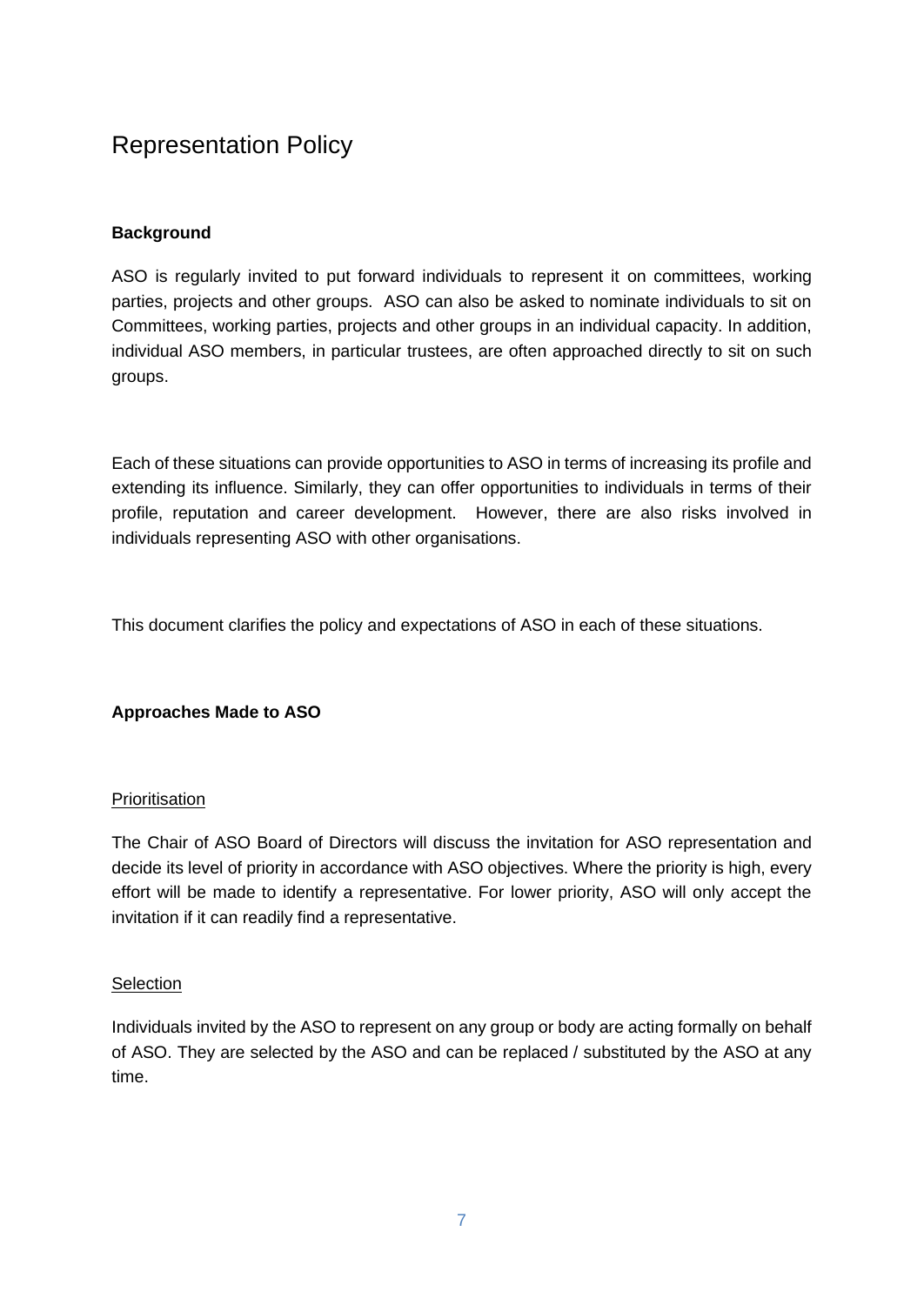Selection is based on knowledge and expertise needed for the role balanced with the need to develop a wider group of people experienced in representing ASO. Selection maybe through the following routes:

- Individual with known interest/expertise (e.g a trustee)
- Request for volunteers/nominations via ASO mailing to the membership

# Expectations of ASO representatives

Individuals selected to represent ASO are expected to:

- Act as an ambassador for ASO.
- Represent the views of the organisation, seeking input where relevant and practical in advance from other colleagues and bringing issues back to the ASO Board of Trustees for input and advice.
- Liaise with the ASO Board of Trustees such that ASO has a record of activities it is involved with and so that broader organisational opportunities can be capitalised on where relevant on the advice of the ASO Committee.
- Provide a short report to each ASO trustee meeting (twice per annum). Representatives will be sent a reminder to complete their report at least 2 weeks in advance of each ASO committee meeting
- Ensure formal approval is sought from the ASO Board of Trustees for any materials, press releases or other programme where it is proposed to use the ASO name/logo according to the ASO endorsement policy. In some cases, ASO may wish to make a charge for endorsement or the use of a logo so a formal application to the Board of Trustees will be required with appropriate time to review the proposed resource/material. If in any doubt members should contact the Chair of the ASO for clarification.

The appointment of individuals selected to represent ASO will be confirmed/reviewed at ASO trustee meetings. Representatives are asked to always conduct themselves professional, represent the views and opinions of the ASO and ensure that they adhere to the ASO code of conduct.

#### Monitoring and reporting

Details of national groups and bodies where the ASO is formally represented will be included on the ASO website and in the annual report of the trustees.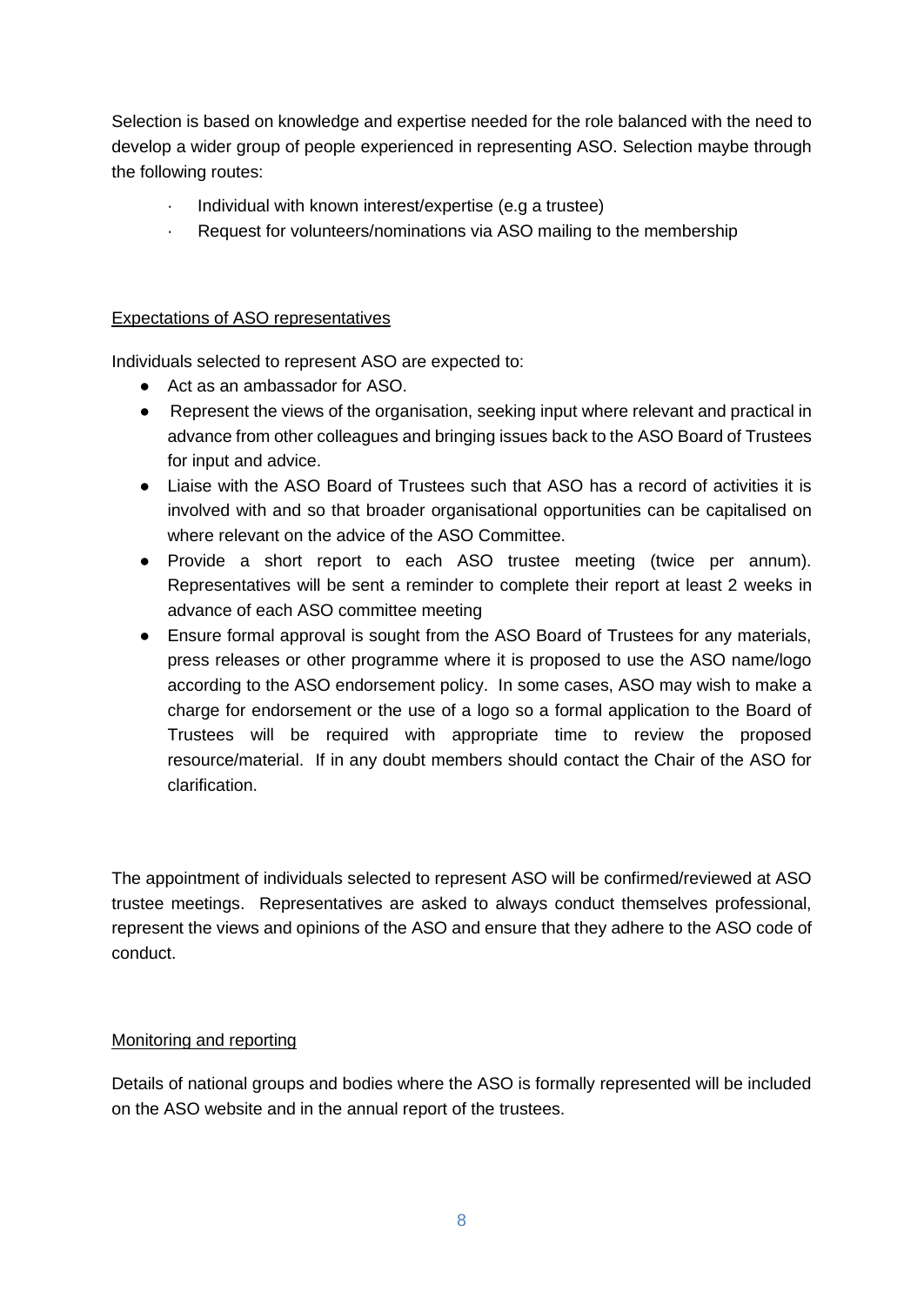#### Payment of expenses and indemnity

ASO wherever possible will arrange for travel expenses to be claimed directly from the host organisation. Where the host organisation is not willing to pay fees and expenses, ASO will consider paying them at the discretion of ASO chair in accordance with the relative priority of the project. Any individual formally representing the ASO (i.e. instructed to do by the Charity) is covered by the charity's professional indemnity insurance.

# **Nomination of Individuals**

ASO will seek permission from any individual before putting their name forward to another body or group

ASO is not able to pay locum fees (or an agreed honorarium towards loss of earnings).

Travel expenses cannot be reimbursed in situations where an individual is acting in an individual capacity and not as a representative of ASO. ASO would however welcome feedback and updates, within the bounds of confidentiality, from the initiative, such that any relevant opportunities for the ASO can be capitalised on.

# **Approaches Made to Individuals**

Approaches made to individuals to sit on groups / bodies are the business of that individual not the ASO. It is, however, immensely valuable for the ASO in terms of intelligence and potential opportunities, (where individuals feel it is appropriate) for the ASO to be informed of groups / bodies that they are involved with and / or that relevant opportunities are passed onto the ASO via the committee. It can also be immensely valuable to the ASO if such individuals can support and promote the agreed views and interests of the ASO in such situations.

Individuals, particularly where he / she is an ASO Trustee should be aware that whilst they may see themselves as acting in a personal capacity, their role can be interpreted by the group / organisation as acting on behalf of the ASO. Individuals should therefore take responsibility for clarifying that they are not representing any organisation and encourage groups / organisations to talk directly to the ASO where relevant. Organisations should be advised that if they want a ASO representative, they should write directly to ASO to request that the organisation puts someone forward to represent them.